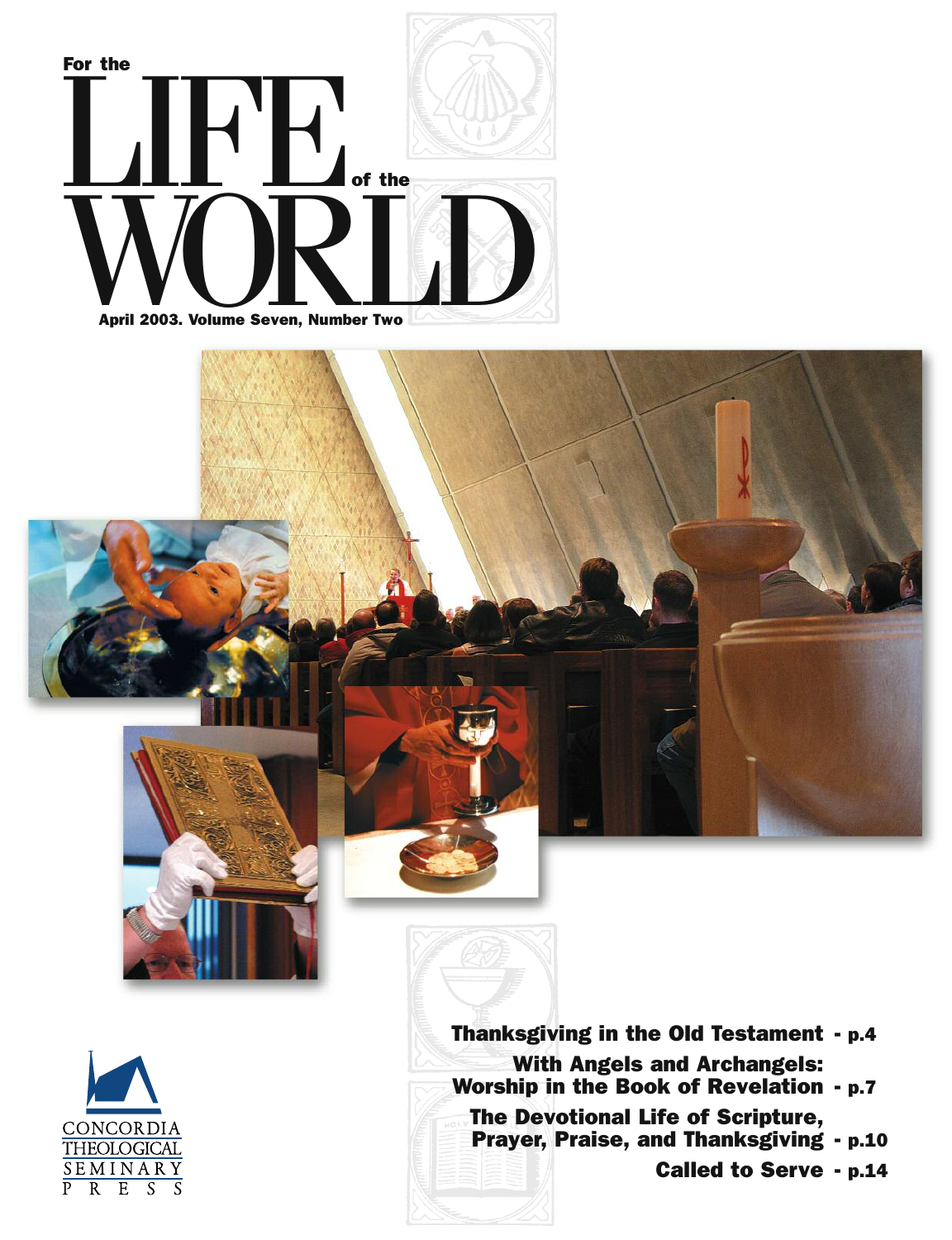### CONTENTS



For the Life of the World is published quarterly by Concordia Theological Seminary<br>Press, 6600 North Clinton Street, Fort Wayne, Indiana 46825. No portion of this<br>publication may be reproduced without the written consent ological Seminary, Fort Wayne, Ind.

### **F E A T U R E S**

### **4 Thanksgiving in the Old Testament By the Rev. Chad Bird, Asst. Professor of Exegetical Theology, Concordia Theological Seminary, Fort Wayne, Ind.**

We don't get very far into the Scriptures before God breaks the silence with a four-word speech: "Let there be light" (Gen. 1:3). After that, we continually encounter the God who speaks.

### **7 With Angels and Archangels: Worship in the Book of Revelation**

**By the Rev. Dr. Charles Gieschen, Assoc. Professor of Exegetical Theology and Chairman of the Department of Exegetical Theology, Concordia Theological Seminary, Fort Wayne, Ind.**

Heaven is understood too often as a faraway place with which Christians have no contact until after death. The Book of Revelation, however, helps us to see that heaven is not an "up there" and purely "future" reality, but an accessible and present reality that we participate in through the Divine Service.

### **10 The Devotional Life of Scripture, Prayer, Praise, and Thanksgiving**

**By the Rev. Dr. Arthur Just, Jr., Dean of the Chapel and Professor of Exegetical Theology, Concordia Theological Seminary, Fort Wayne, Ind.**

"Lord, teach us to pray, just as John also taught his disciples," asked one of Jesus' disciples (Luke 11:1). Jesus responded by teaching them the Lord's Prayer.

### **13 What Does This Mean?**



| <b>A Promise Made</b>                            | p. 14 |
|--------------------------------------------------|-------|
| <b>Confessing Faithfully the Christian Faith</b> | p. 16 |
| <b>Calls and Vicarages</b>                       | p. 18 |
| <b>CTS Financial Aid Online</b>                  | p. 21 |
| <b>LCMS Board of Directors Meet at CTS</b>       | p. 24 |
| <b>Guild Encourages, Supports, and Provides</b>  |       |
| <b>for CTS Students</b>                          | p. 25 |
| <b>Campus Happenings</b>                         | p. 28 |
| <b>Continuing Education</b>                      | p. 30 |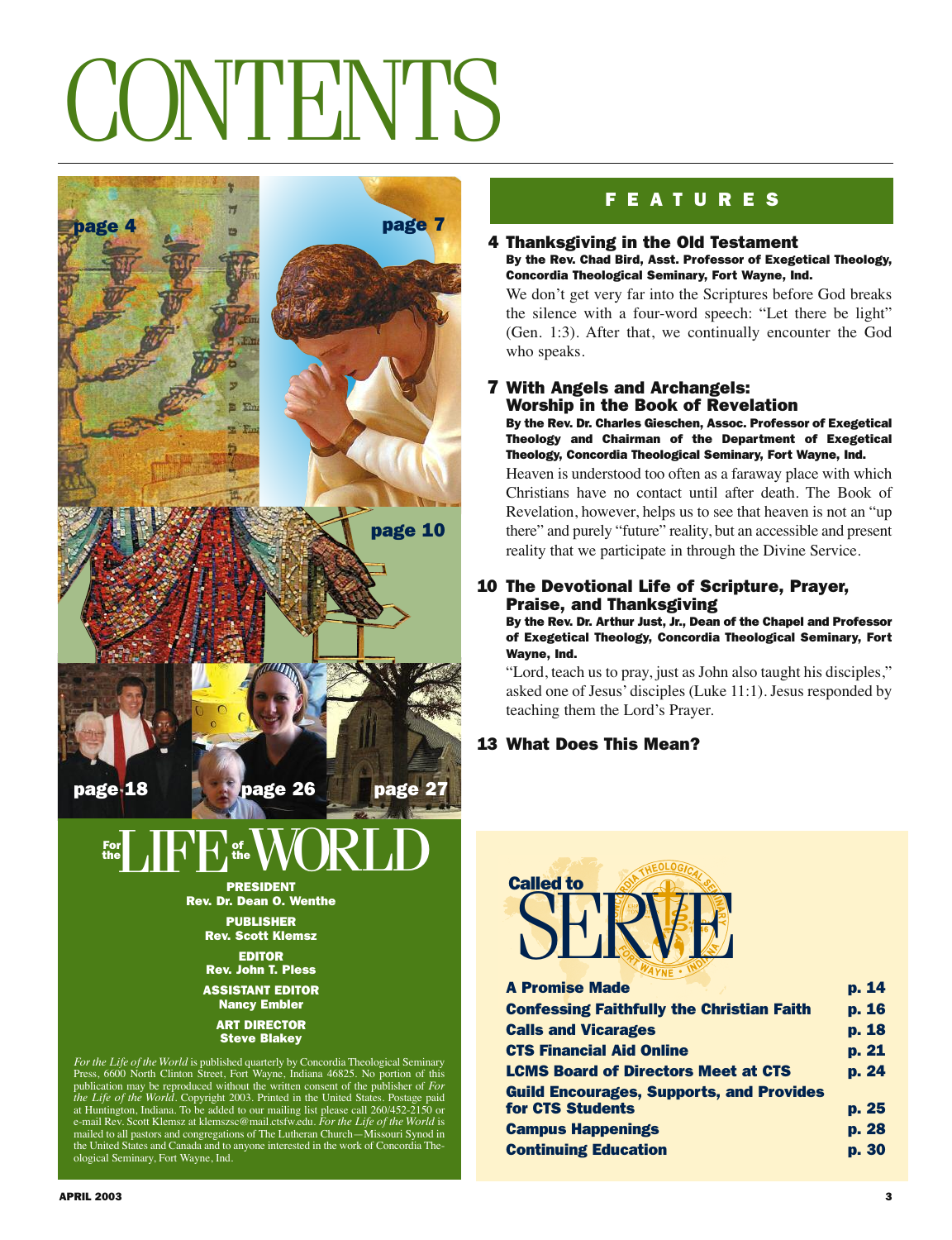# Thanks *from far* thoo *frequently* one gets<br>the the present spin care and the present spin contains of so-called "praise<br>excepts of so-called "praise<br>excepts"-that dod is thanked<br>mainly by showering tim with<br>native y give

**For far too frequently one gets the impression–especially from certain types of so-called "praise songs"–that God is thanked mainly by showering Him with flattery, going on and on about what a great, awesome, strong God He is. To be sure, such adjectives accurately describe God. But, biblically and historically, has the Church given thanks to God mainly or merely by applauding Him in this way?**

ha. 1

**Rithrida** 

Final

Final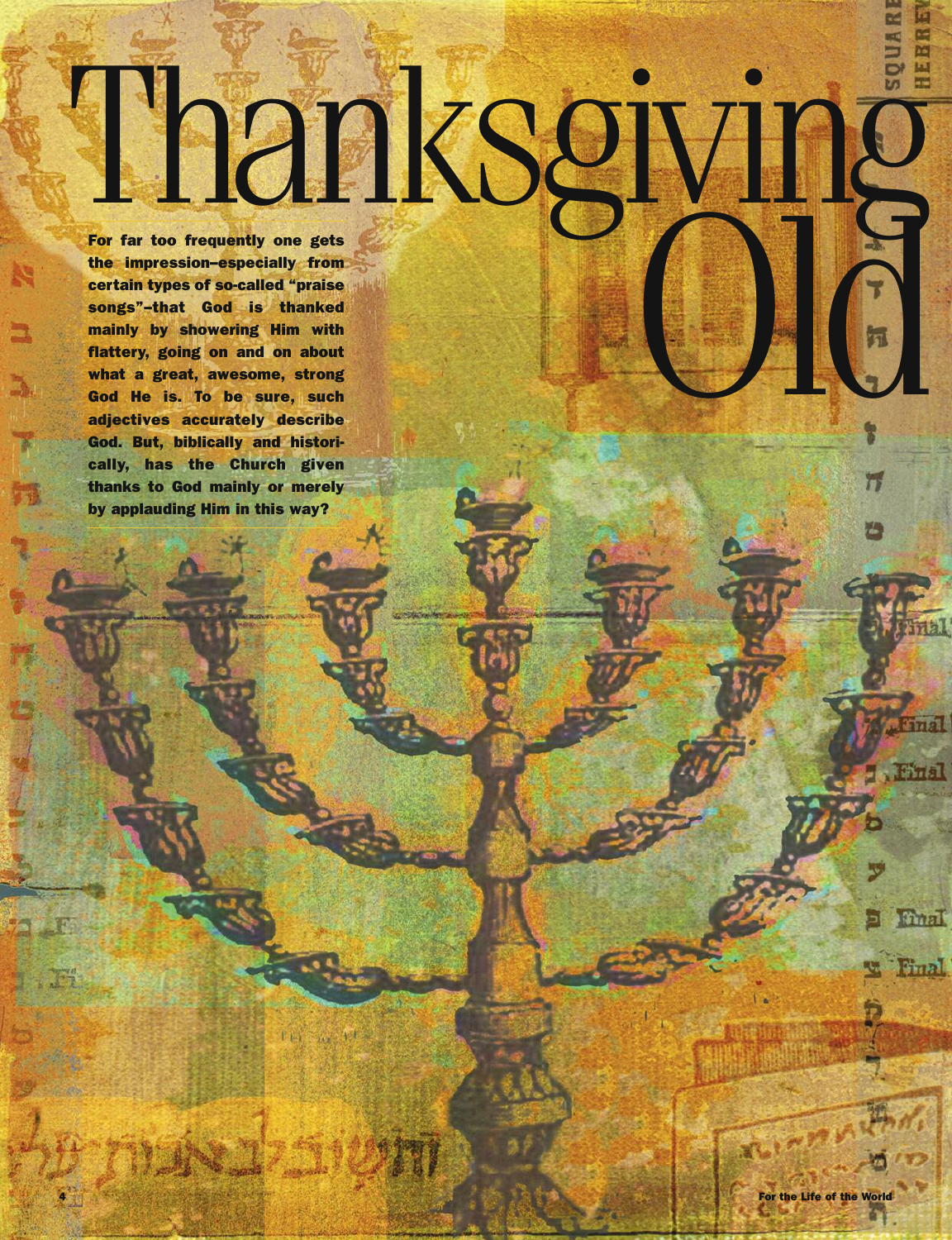## in the Test very far into the Scriptures before God Indeed, the Hebrew word commonly **By the Rev. Chad L. Bird**

We don't get very far into the Scriptures before God breaks the silence with a four-word speech: "Let there be light" (Gen. 1:3). After that, we continually encounter the God who speaks. He calls out to Adam, He instructs breaks the silence with a four-word speech: "Let there be light" (Gen. 1:3). After that, we continually encounter the God who speaks. He calls out to Whatever the words, to whomever they are spoken, these nouns and verbs are evidence that God is not a mute deity. Rather, He is a heavenly Father who desires to reveal Himself to man in words.

Of all the words God speaks, however, there are two words that are never found on His lips–the words "thank you." It is not, mind you, as if God is unthankful or ungrateful. No, that would be to miss the point. What does it mean to thank someone? Is it not to acknowledge that you have *received* something from them? Is it not to say of yourself, "I have been *given to*." That, however, is something God cannot say, for God only gives. "The earth is the Lord's and all it contains, the world and those who dwell in it." (Ps. 24:1) What can you really give to Him who owns everything? Nothing. So God is neither thankful nor unthankful. God is God. He doesn't celebrate Thanksgiving.

The words "thank you," then, are reserved for someone else's lips–the lips of the Church and her children, those who are *given to*. For believers to say "thank You" to their Father is for them to say "Amen" to His gifts, to confess that "it is He who has made us and not we ourselves" (Ps. 100:3). God makes, we are made. He gives, we receive. And having tasted and seen that the Lord is good, the tongue of faith responds, "Amen. Thanks be to God."

But how *specifically* do the Church and her children thank God, especially in the Divine Service? Here, sadly, the waters are often muddied. For far too frequently one gets the impression–especially from certain types of socalled "praise songs"–that God is thanked mainly by showering Him with flattery, going on and on about what a great, awesome, strong God He is. To be sure, such adjectives accurately describe God. But, biblically and historically, has the Church given thanks to God mainly or merely by applauding Him in this way?

The liturgy of Israel gives us the answer. For when Israel gave thanks to the Lord, she did so not by showering Him with flattery but by confessing *who God is* and *what God does for His people*.

Indeed, the Hebrew word commonly translated "to thank" (*yadha*) frequently means something more akin to "confess" than "thank." This way of confessing the truth about God is pervasive in the hymnal of Israel, the book of Psalms.

Psalm 136 is a premier example of how the church of old gave thanks to God, that is, confessed Him in her liturgy. This psalm begins with a verse that was frequently part of the hymns of Israel. Indeed, the words are still prayed after the meal of Holy Communion in the Church and after family meals in the home: "O give thanks unto the LORD, for He is good and His mercy endureth forever" (136:1). *O give thanks unto the LORD*, the psalm begins. The Hebrew word "LORD" is Yahweh, the personal, covenant name of God. Thus Israel did not begin her praise with the words, "O give thanks *unto whom it may concern*." They were not thanking a nameless deity but the true God who had revealed Himself to Israel as Yahweh and constantly placed His saving name upon His Church via His priests (Num. 6:22-27). So Israel began by thanking God by name *for who He is*.

They continued their thanks by describing *what He does for His people*: He *is good and His mercy endureth forever*. How is Yahweh good and His mercy everlasting? The rest of the psalm tells us by confessing, verse after verse, what Yahweh has done and still does for His Church. He created the heavens, the earth,